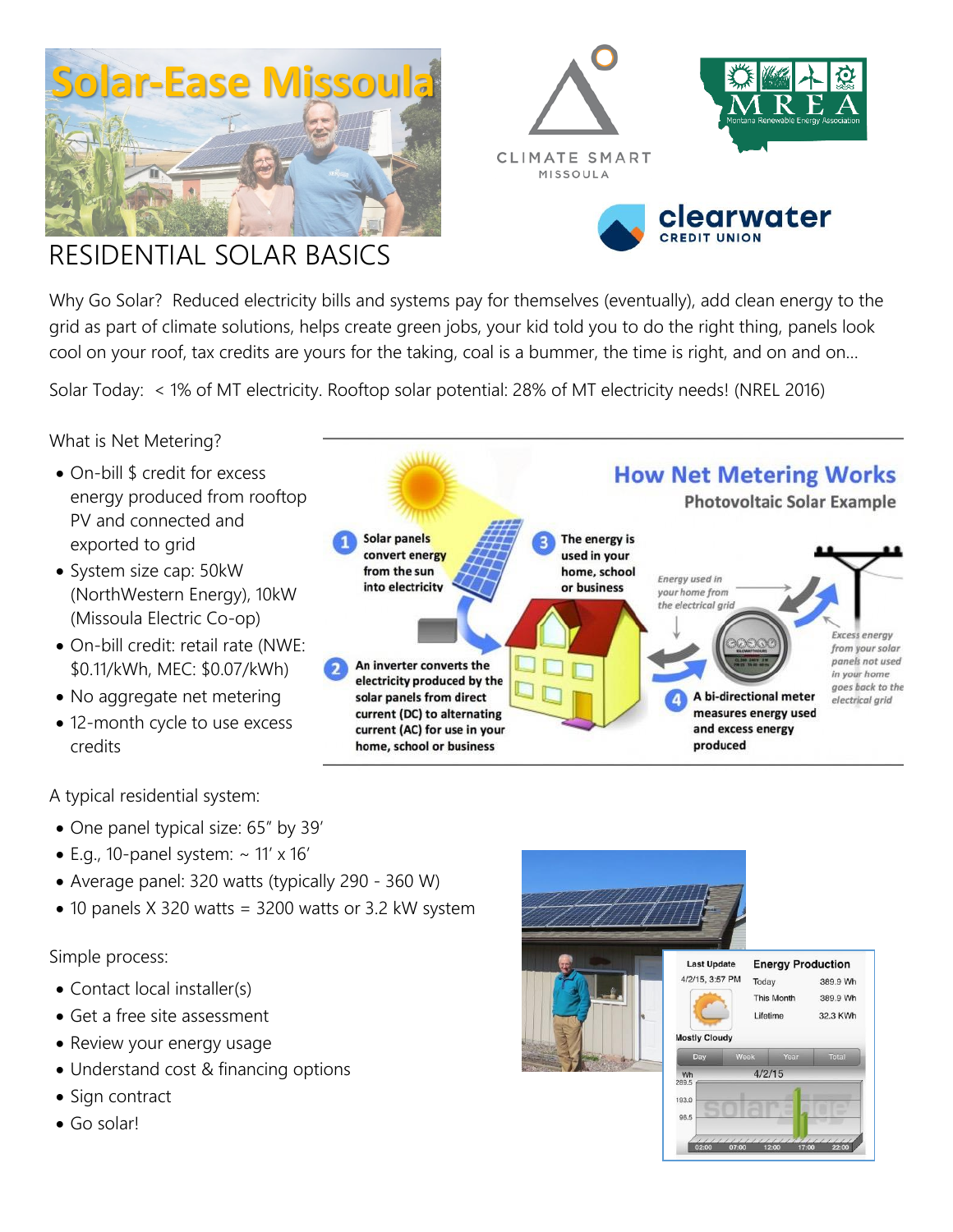## SOLAR BY THE NUMBERS

### The Price of Solar

- It continues to go down (see yellow line) even with tariffs – prices have dropped 70% in the last decade & solar is cheaper than ever!
- Federal and state tax credits are available
- Low-interest financing is available from both the Montana Dept. of Environmental Quality (DEQ) and Clearwater Credit Union



## Tax Credits

- Federal Income Tax Credit: "The ITC"
	- Credit to step down starting in 2020 (see right) now is a good time to take advantage!
	- Worth up to 26% of total installed cost, no maximum
- Montana Alternative Energy Systems Credit
	- \$500 per taxpayer, up to \$1,000 per household
	- Solar PV, solar thermal, small wind, biomass, geothermal
	- Does not expire



#### Is Solar A Good Investment?

Example using a 5KW system in Missoula:

- Average monthly savings  $=$  \$56
- Payback: 13 years
- See Clearwater Credit Union's Investment Guide!

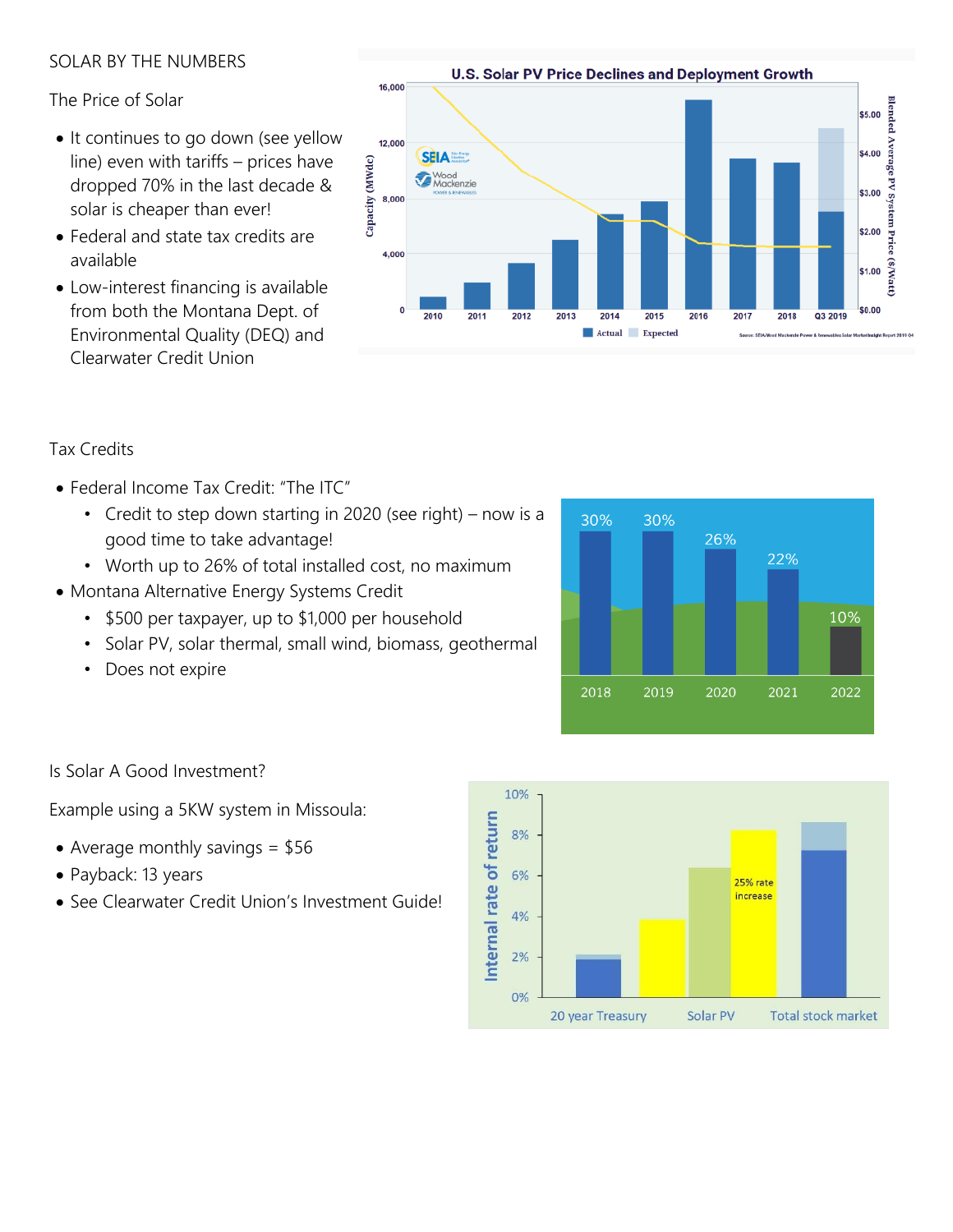

**Find this guide and links to partner resources: missoulaclimate.org/solar-ease**